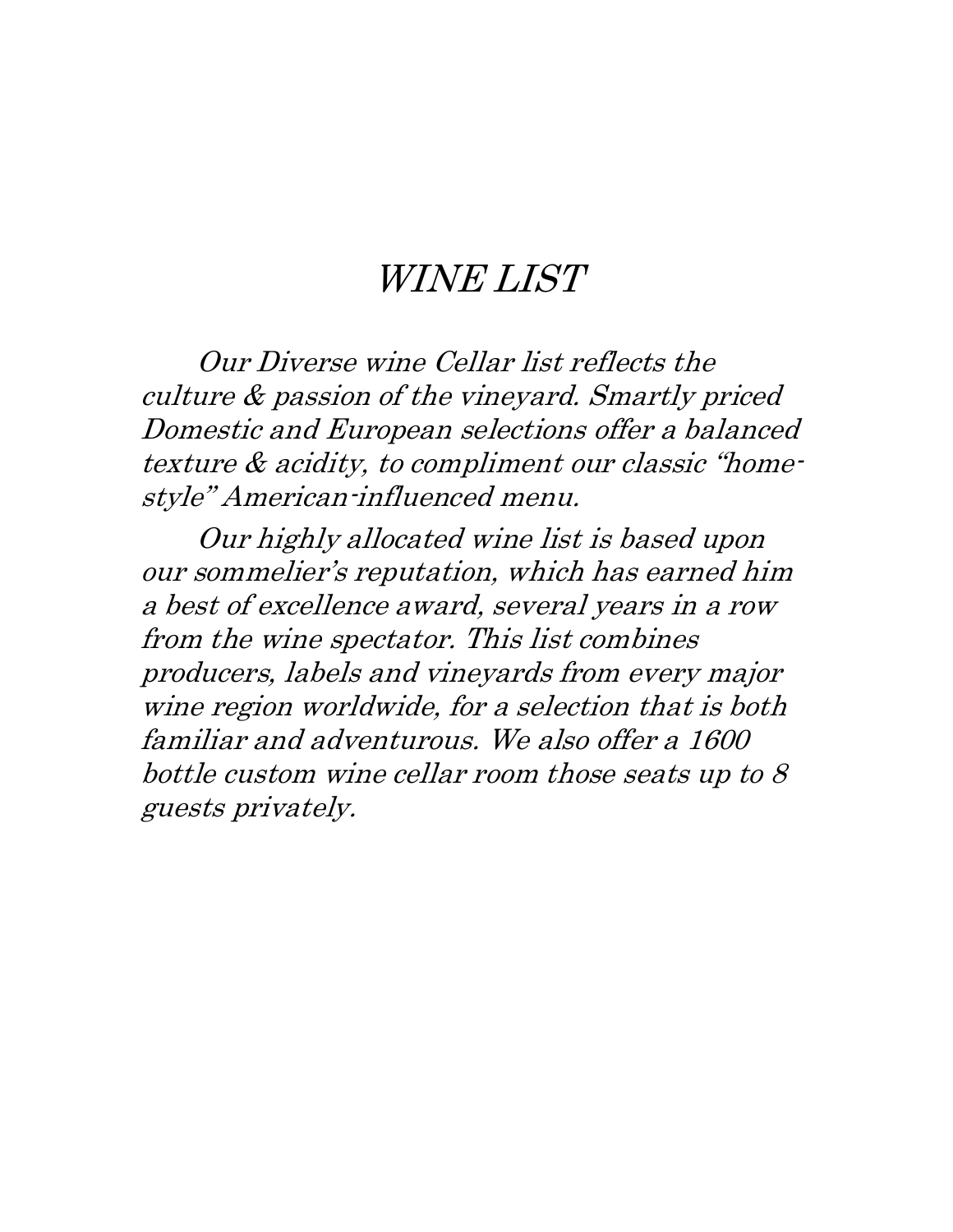### **CHAMPAGNE & SPARKLING & ROSE & PROSECCO**

| Louis Roederer, "Cristal", '06                | 540 |
|-----------------------------------------------|-----|
| Dom Perignon, Brut, France, '05               | 420 |
| Sea Smoke, "Sea Spray", Sta. Rita Hills, '16  | 180 |
| Lanson, Extra Age, Brut                       | 180 |
| Veuve Clicquot, "Rosé", Reims, France         | 160 |
| Veuve Clicquot, "Yellow Label", Reims, France | 140 |
| Bruno Paillard, "Rose", France                | 100 |
| Drapier, Carte D'or, France                   | 90  |
| Steorra, Brut, Russian River                  | 72  |
| Luc Belaire, Rose, France                     | 62  |
| Scharfenberger, Brut, Mendocino               | 56  |
| Graham Beck, "Rose", South Africa             | 54  |
| Carpene Malvoti, Prosecco, Italy              | 60  |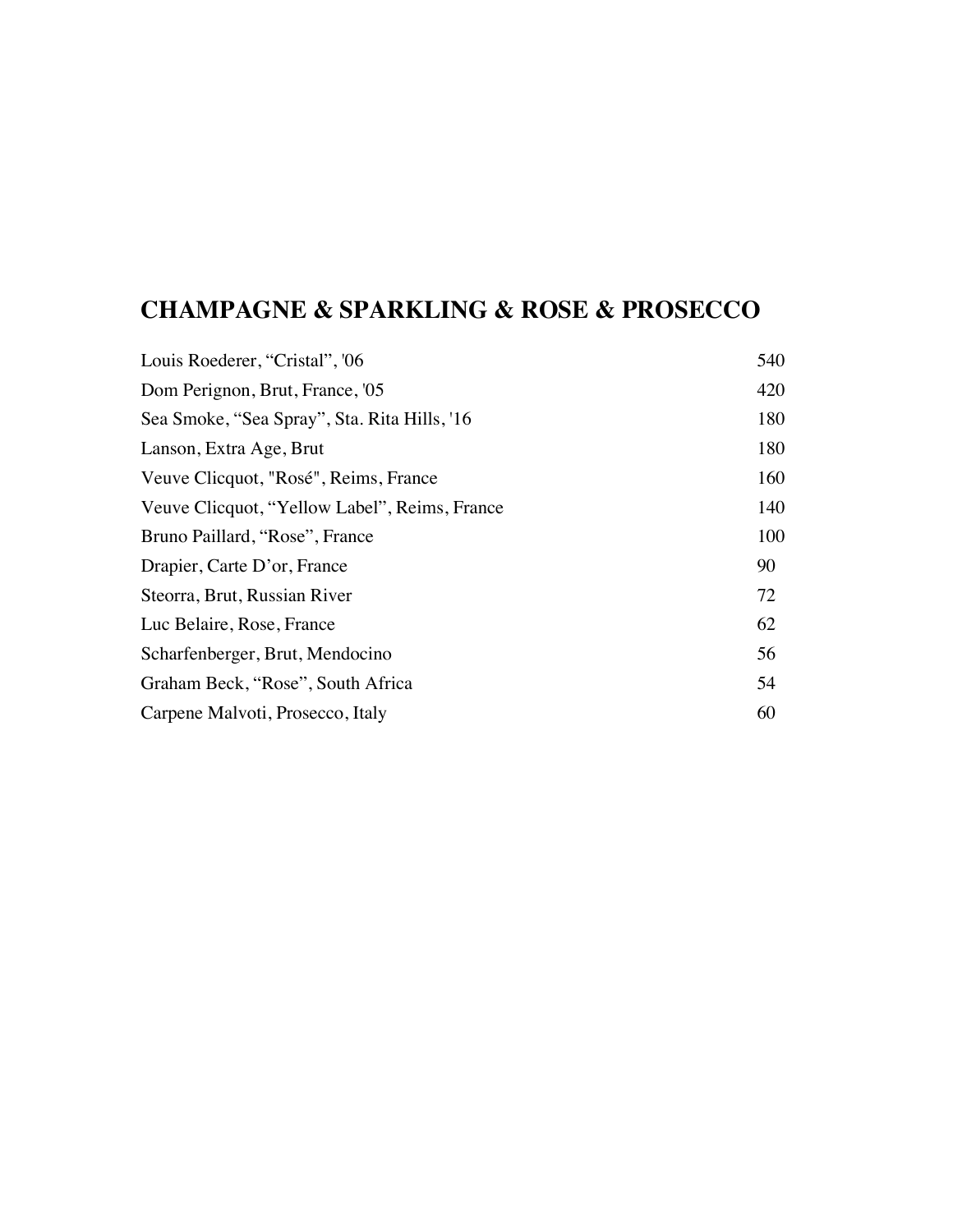#### **SAUVIGNON BLANC**

| Illumination, "by Quintessa", Napa, '17    | 92 |
|--------------------------------------------|----|
| Merry Edwards, Russian River, '19          | 64 |
| Cakebread Cellars, Napa, '18               | 58 |
| Duckhorn Vineyard, Napa, '20               | 56 |
| Groth, Napa, '20                           | 56 |
| Trinchero, "Mary's", Napa, '18             | 52 |
| Warwick Professor Black, South Africa, '16 | 50 |

## **PINOT GRIGIO**

| Santa Margherita, Alto Adige, Italy, '16 |  |
|------------------------------------------|--|
| St. Michelle-Eppan, Italy, '15           |  |

#### **ROSE**

| Petite Abielle, Sonoma, '17 |  |
|-----------------------------|--|
|                             |  |

# **VIOGNIER**

## **ALBARINO**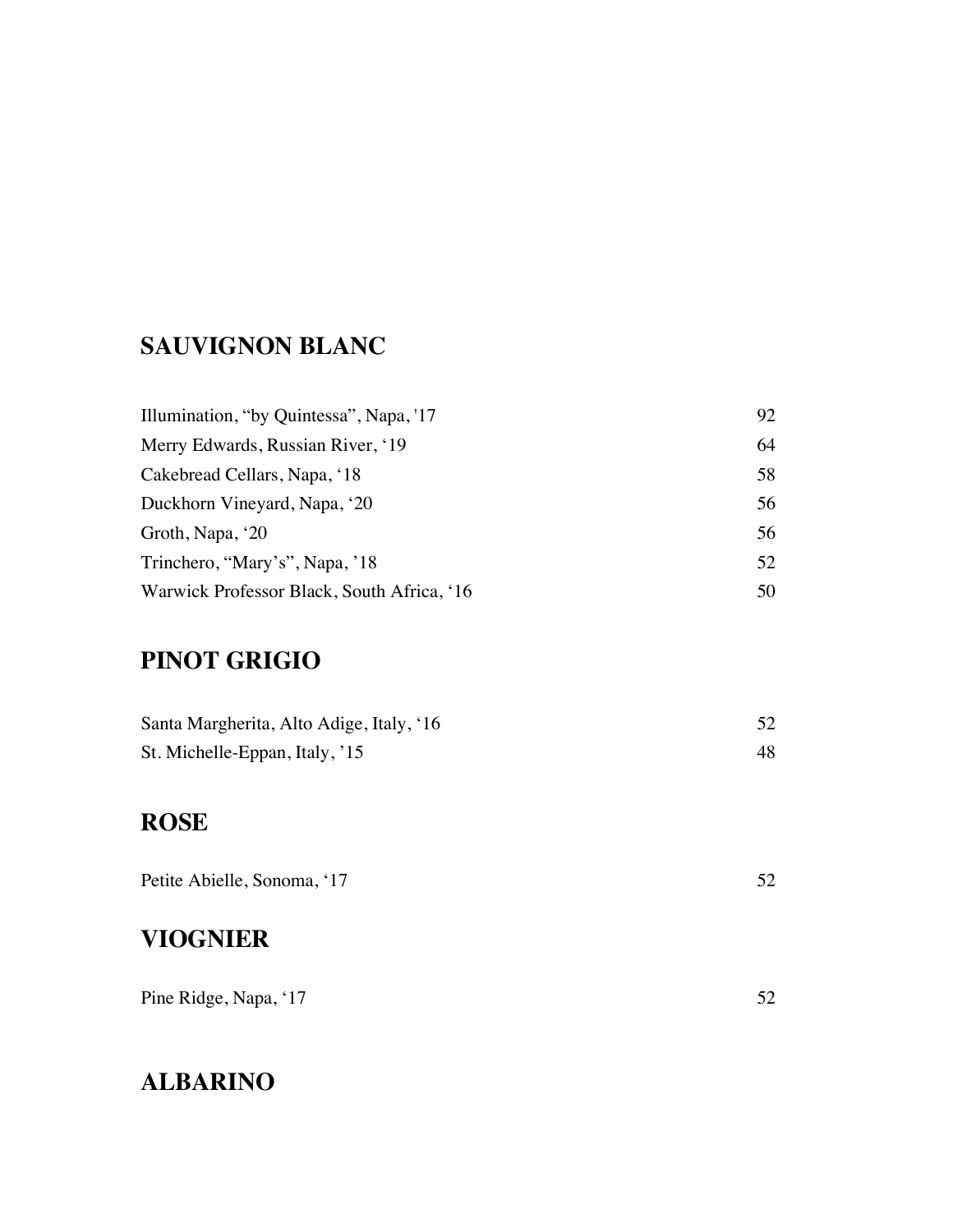# **CHARDONNAY**

| Marcassin Vineyard, Sonoma, '11                      | 1000 |
|------------------------------------------------------|------|
| Aubert, "CIX Vineyard", Sonoma, '14                  | 280  |
| Kongsgaard, Napa, '16                                | 270  |
| Peter Michael, "Belle Cote", Knights Valley, '14-'19 | 260  |
| Peter Michael, "La Carriere", Knights Valley, '19    | 260  |
| Aubert, "Larry & Hyde Vineyard", Carneros, '13       | 210  |
| Kosta Browne, "One Sixteen", Russian River, '11      | 210  |
| Aubert, Napa, '11                                    | 200  |
| Littorai, "Mays Canyon", Sonoma, '13                 | 160  |
| Rochioli, Russian River, '16                         | 144  |
| Chateau Montelena, Napa, '19                         | 144  |
| Littorai, Sonoma, '19                                | 140  |
| Kistler, Sonoma, '17                                 | 120  |
| Dumol, Russian River, '15                            | 118  |
| Hartford Court, "Three Jacks", Russian River, '14    | 115  |
| Far Niente, Napa, '20                                | 114  |
| Shafer, Carneros, '15                                | 110  |
| Flowers, Sonoma, '18                                 | 100  |
| Jayson, "by Pahlmeyer", North Coast, '14             | 98   |
| Forman, Napa, '15                                    | 90   |
| Ayyoub, Dundee Hills, Willamette Valley, '17         | 90   |
| Ramey, Russian River, '14                            | 84   |
| Cristom, "Eola-Amity", Willamette Valley, '19        | 82   |
| HDV, "Hyde Vineyards", Carneros, '15                 | 78   |
| Lynmar, Russian River, '16                           | 76   |
| Pierson Meyer, Russian River, '11                    | 74   |
| Rombauer, Carneros, '20                              | 72   |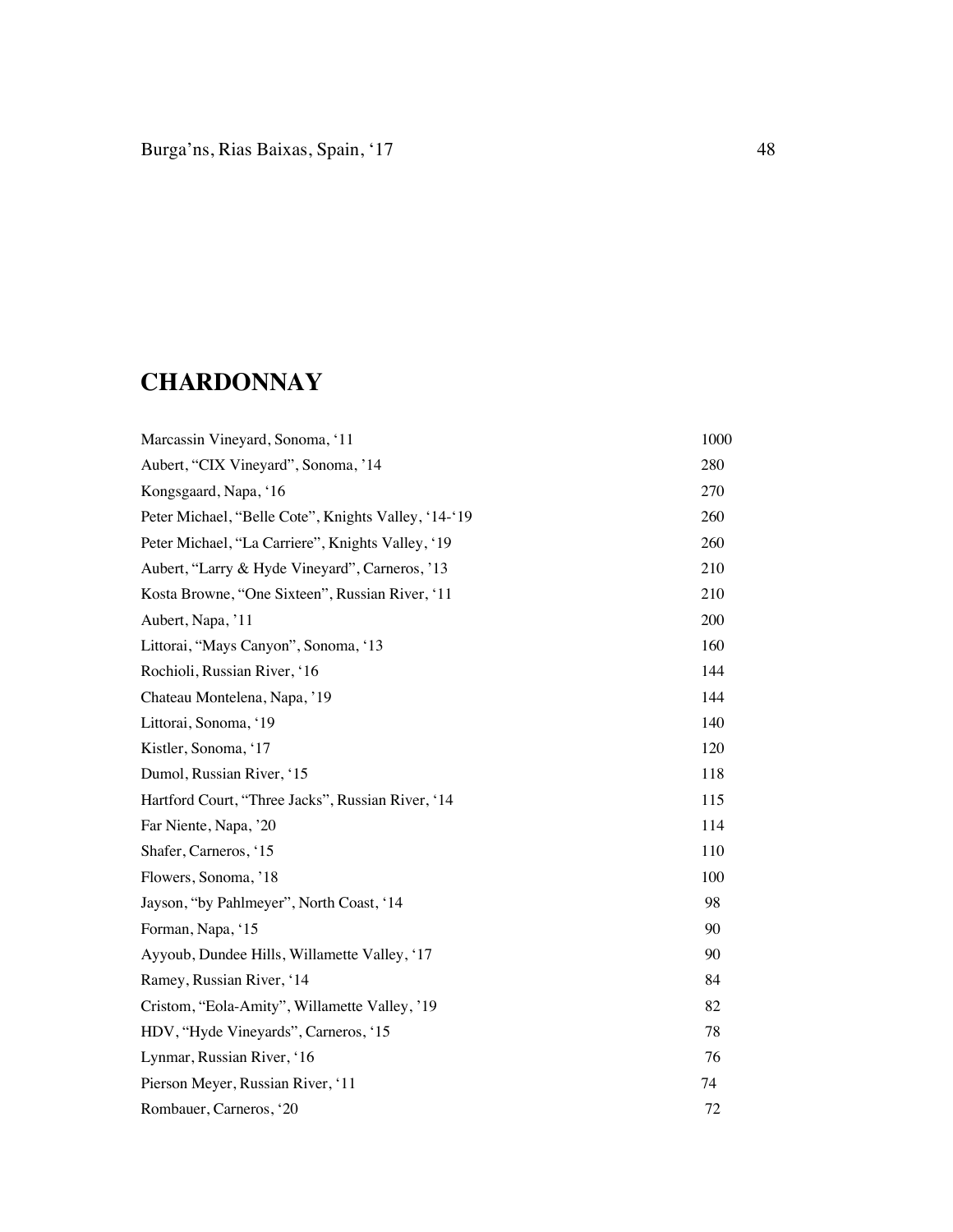| Trefethen, Napa, '16                                     | 72 |
|----------------------------------------------------------|----|
| Etude, "Grace Benoist Ranch", Carneros, '13              | 70 |
| Crossbarn "by Paul Hobbs", Sonoma, '16                   | 70 |
| Jordan, Russian River, '18                               | 68 |
| Chappellet, Napa, '13                                    | 64 |
| La Crema, Russian River, '19                             | 64 |
| Optik, "Block 11", Bien Nacido, '19                      | 64 |
| En Route, Russian River, '20                             | 64 |
| Adaptation, "by Plumpjack", Napa, '19                    | 62 |
| Gehricke, Russian River, '16                             | 60 |
| Pelerin, "Sierra Mar Vineyard", Sta. Lucia Highlands, 12 | 58 |
| Cuvee Sauvage, Russian River, '17                        | 56 |
| Hahn, "SLH", Sta. Lucia Highlands, '16                   | 56 |
| Hess, 'Allomi'', Napa, '19                               | 54 |

# **FRENCH WHITES**

| 190 |
|-----|
| 180 |
| 160 |
| 154 |
| 150 |
| 52  |
| 48  |
| 46  |
|     |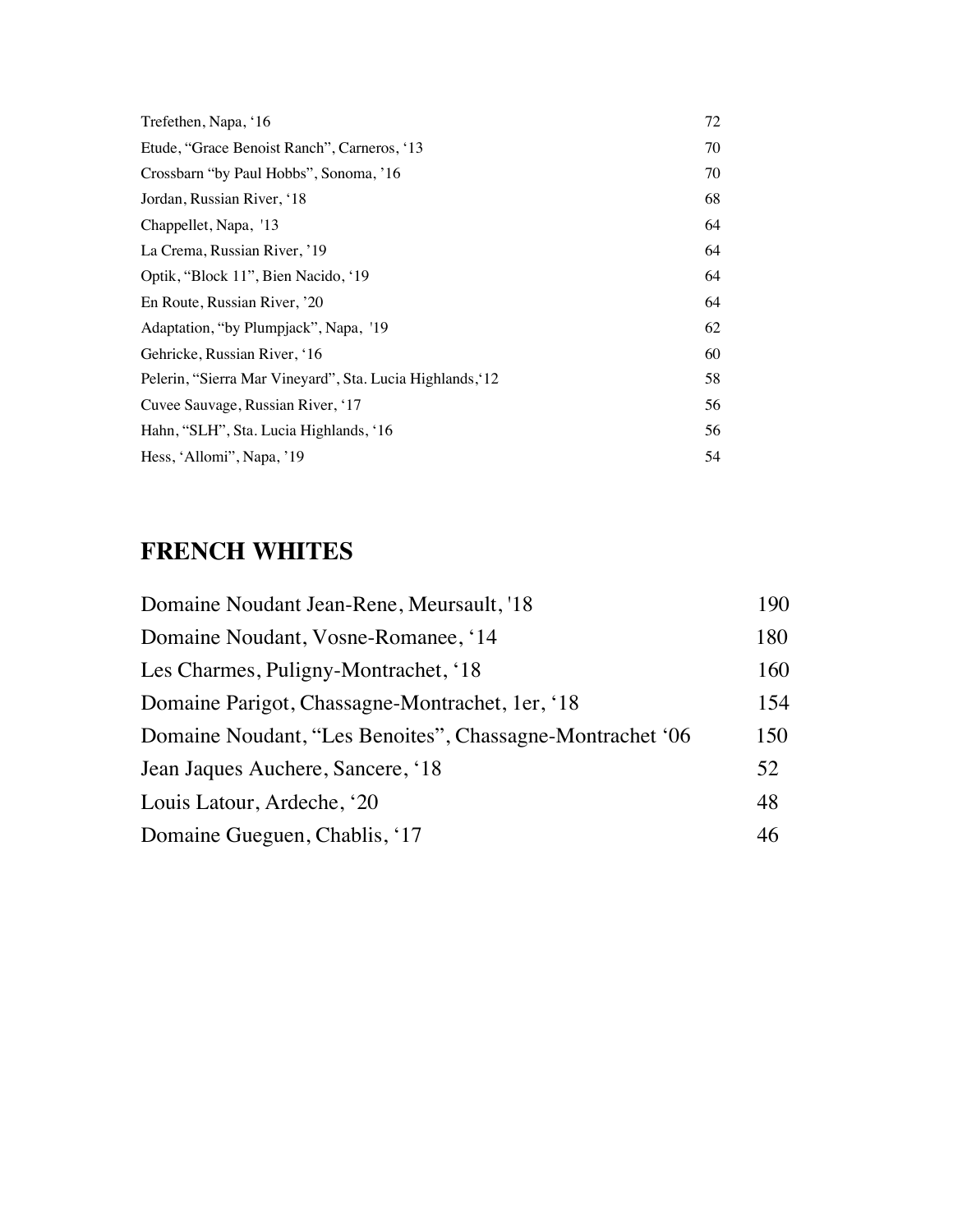# **ITALIAN REDS**

| Cerrati, Vigna Cucco, Riserva, Barolo, '07       | 240 |
|--------------------------------------------------|-----|
| Scarpa, Barbaresco, Tettimora, Barolo, '16       | 175 |
| Caparzo, "La Casa", Brunello di Montalcino, '16  | 140 |
| Gemma, Giblin, Riserva, Barolo, '08              | 128 |
| Giribaldi, Barolo, '14                           | 110 |
| Quercecchio, Brunello di Montalcino, '12         | 94  |
| Cascina Boschetti, "Sernie" Barolo, '15          | 92  |
| Villa Carlotti, AmaroneDella Valpolicella, '17   | 80  |
| Il Selciato, Rosso di Motalciano, '17            | 60  |
| Terre Del Bruno, Chianti Riserva, '17            | 60  |
| Il Selciato, Chianti Classico, '18               | 58  |
| Scagliola, "La Faia", Barbera D'Asti", '18       | 48  |
| Castello del Poggio, "Barbera, d'Asti", '11      | 42  |
| Castello del Poggio, "Dolcetto", Monferrato, '15 | 42  |

### **FRENCH RED**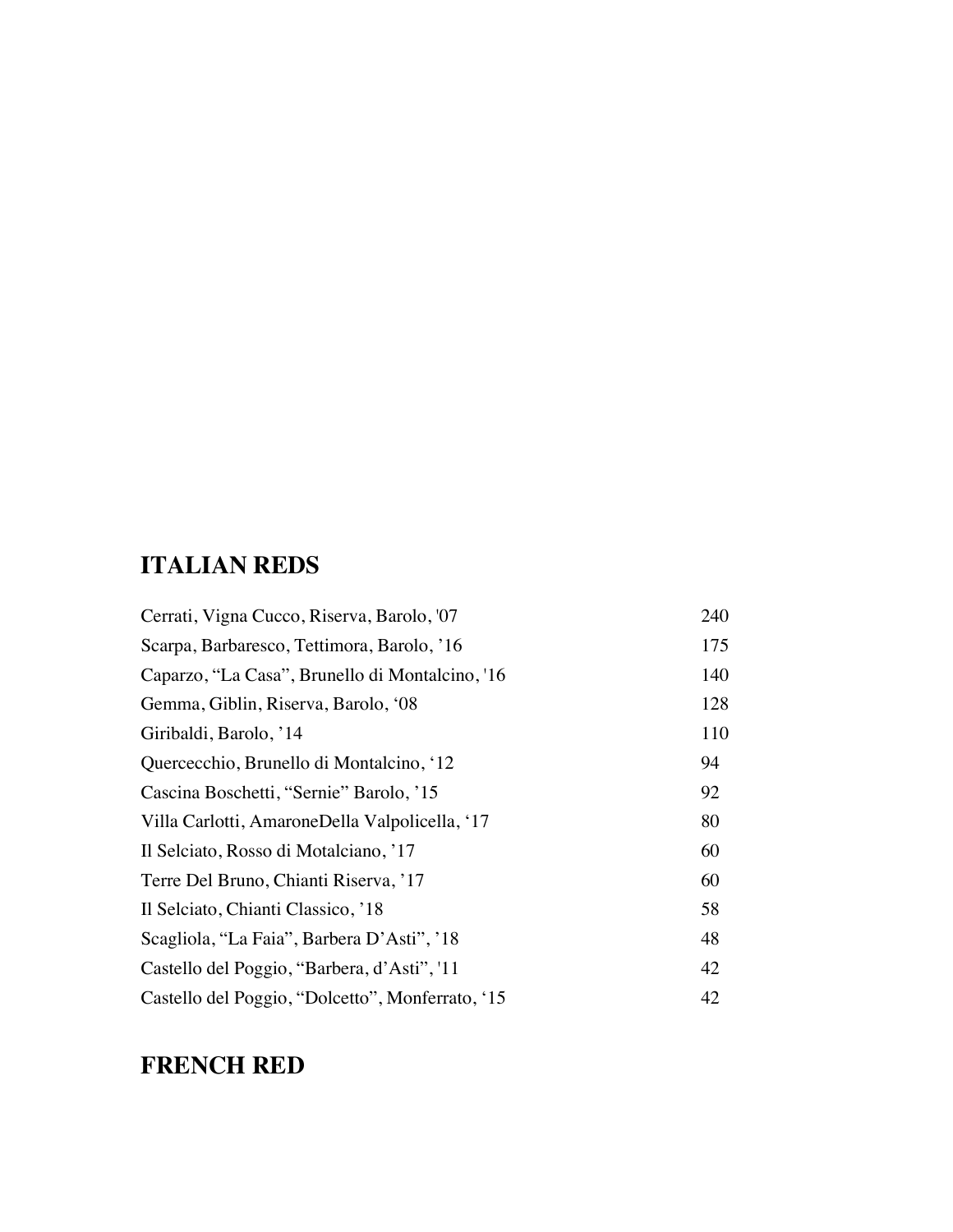| Château Lafite, Rothschild Pauillac, '1974                  | 2200 |
|-------------------------------------------------------------|------|
| Patriarche Pere ET Fils Reserve, Le Corton, '1971           | 1800 |
| Patriarche Pere ET Fils, Gevrey-Chambertin, 1976            | 650  |
| Alex Gambal, Chambolle Musigny, '14                         | 210  |
| Domaine Nudant, Vosne-Romanee, '14                          | 185  |
| Amiral de Beychevelle, Saint Julien, '16                    | 125  |
| Charmes de Kirwan, Margaux, '16                             | 110  |
| Lavau, Chateauneuf-du-Pape, '19                             | 96   |
| La Reserve de Malatric, Pessac-Leognan, '16                 | 94   |
| Les Hautes De Barville, Châteauneuf-du-Pape, '16            | 90   |
| Domaine de La Monette, Burgundy, Mercurey, 17               | 84   |
| Château de Haut-Coulon, Bordeaux, '16                       | 74   |
| Lavau, Gigondas, '18                                        | 70   |
| Chateau Moulin De La Grangare, Saint-Emilion Grand Cru, '18 | 58   |
| Jean Luc Maldant, Bourgogne, '17                            | 50   |
| Les Hautes De Barville, Cotes du Rhone, '16                 | 48   |

# **MERLOT**

| Pahlmeyer, Napa, '18               | 160 |
|------------------------------------|-----|
| Duckhorn, Napa, '18n               | 120 |
| Twomey, "by Silver Oak", Napa, '14 | 118 |
| Shafer, TD 9, Napa, '15            | 105 |
| Thorn, "by Orin Swift", '14        | 68  |
| Rombauer, CA, '18                  | 56  |

# **SYRAH**

| Sine Qua Non, "The Hated Hunter", CA, 17       | 640   |
|------------------------------------------------|-------|
| Cayuse "Bionic Frog", Walla Walla Valley, '14  | 520   |
| Saxum, "Broken Stones", Paso Robles, '16-'17   | 390   |
| Saxum, "Pederewski Vineyard", Paso Robles, '16 | 390 I |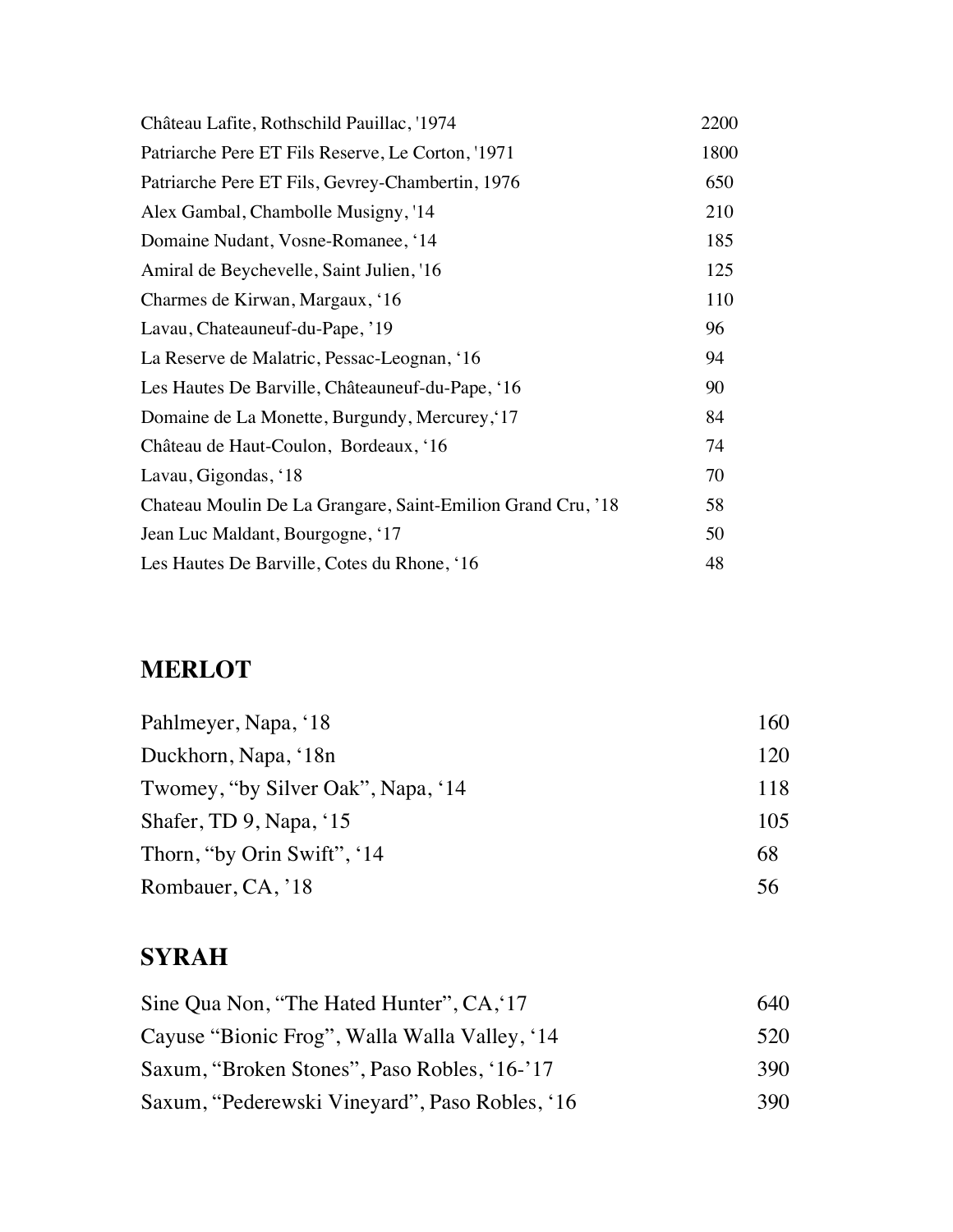| Orin Swift, Equinox Edition, "Funeral Pyre", Napa, '15 | 210 |
|--------------------------------------------------------|-----|
| Pride Mountain, Sonoma, '14                            | 140 |
| Bien Nacido Estate, Santa Maria Valley, 18             | 98  |
| Caymus, "Suisun Grand Durif", Suisun Valley, '17       | 95  |
| Russian Hill, Russian River, 06                        | 58  |
| Fess Parker, Santa Barbara, '14                        | 50  |

#### **SHIRAZ**

| Darioush, Napa, '14 | 160 |
|---------------------|-----|
|                     |     |

#### **PETITE SYRAH**

| Turley, "Hayne Vineyard", Napa, '12  | 154 |
|--------------------------------------|-----|
| Stag's Leap, Napa, '18               | 62  |
| Jazz, "Snake Ridge Ranch", Napa, '10 | 58  |

# **RIOJA**

| Sierra Cantabria "Unica", Reserva, Spain, '16 |  |  |
|-----------------------------------------------|--|--|
|                                               |  |  |

# **PINOT NOIR**

| Marcassin Vineyard, Sonoma, '12                                      | 940 |
|----------------------------------------------------------------------|-----|
| Cirq, "Treehouse Vineyard", Russian River, '13                       | 680 |
| Cirq, Russian River, '18                                             | 540 |
| Bevan Cellars, "Desmond Vineyard-Black Eye Bill", Russian River, '13 | 480 |
| Peter Michael, "Clos du Ciel", Sonoma Coast, '13                     | 440 |
| Schrader Cellars, "Boars View", The Coast, '14                       | 360 |
| Peter Michael, "Le Caprice", Sonoma, '07                             | 360 |
| Morlet, "Coteaux Nobles", 'Sonoma County", '14                       | 344 |
| Peter Michael, "La Moulin Rouge", Santa Lucia, '13                   | 340 |
| Orin Swift, "Equinox Edition 6 No Vacancy", Napa                     | 300 |
| Sea Smoke, Ten, Sta. Rita Hills, '19                                 | 300 |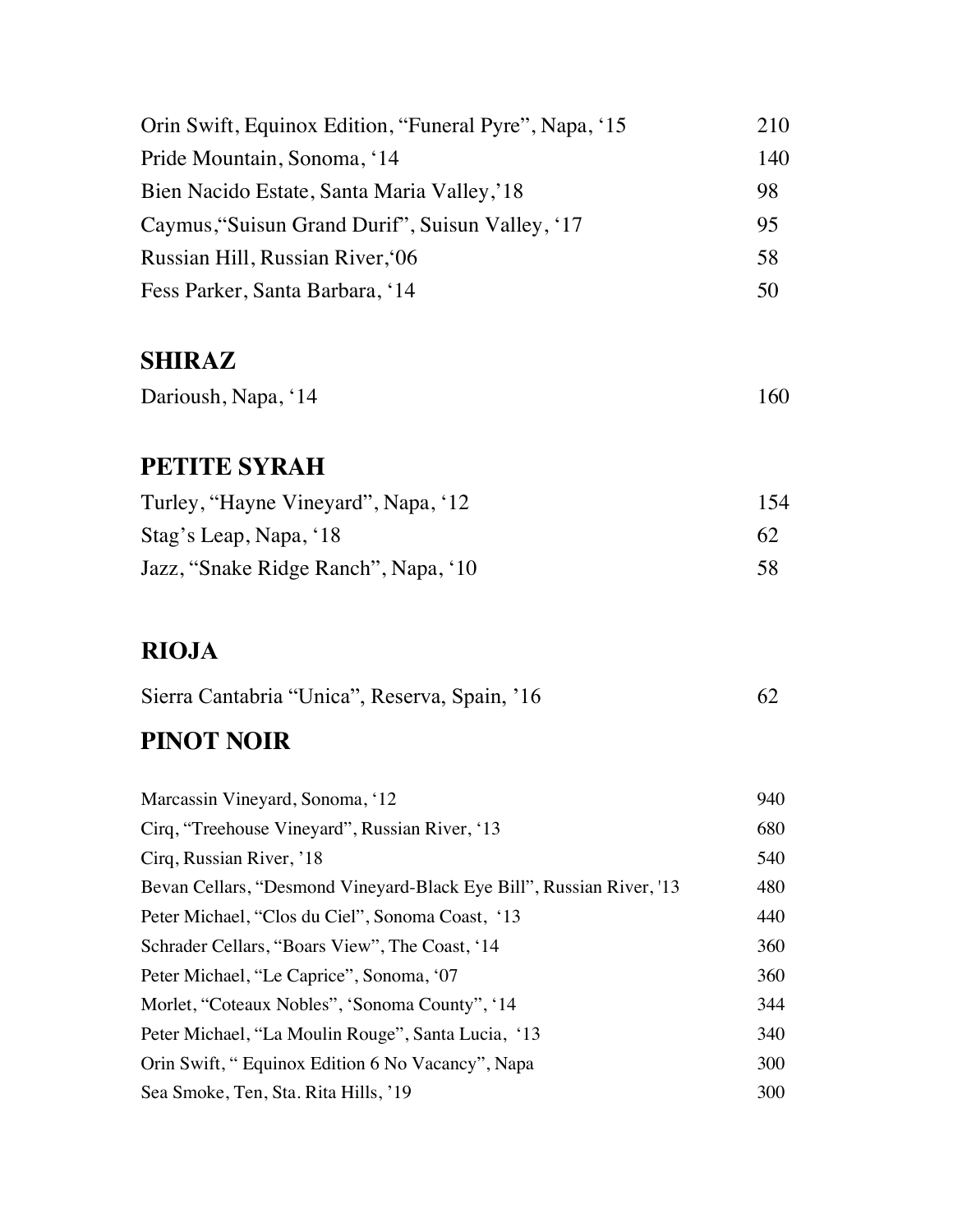| William Selyem, "Rochioli Riverblock", Russian River, '17      | 300 |
|----------------------------------------------------------------|-----|
| William Selyem, "Ferrington Vineyard", Anderson Valley, '10-17 | 300 |
| Kosta Browne, "Kenzler Vineyard", Sonoma, '16                  | 290 |
| J. Rochioli, "Sweet Water", Russian River, '16                 | 280 |
| J. Rochioli, "Little Hill", Russian River, '12                 | 280 |
| Sea Smoke, "Southing", Sta. Rita Hills, '19                    | 280 |
| Rivers Marie, "Sonoma Coast", '13                              | 275 |
| William Selyem, "Vista Verde Vineyard", San Benito, '17        | 270 |
| Littorai, "Savoy Vineyard", Anderson Valley, '18               | 270 |
| Kosta Browne, "Keefer Ranch", Russian River, '12               | 260 |
| Kosta Browne, "Thorn Ridge Range", Sonoma, '17                 | 260 |
| Kosta Browne, "Gap's Crown", Sonoma, '12, '17                  | 260 |
| Antica Terra, "Ceras", Willamette Valley, '15                  | 254 |
| Aston Estate, Sonoma, '11                                      | 240 |
| Kosta Browne, "Santa Rita Hills", '17                          | 240 |
| Kosta Browne, Russian River, '13                               | 240 |
| William Selyem, "Calegari Vineyard", Russian River, '12-17     | 240 |
| William Selyem, "Coastland Vineyard", Sonoma, '08-10-17        | 240 |
| William Selyem, "Peay Vineyard", Sonoma, '08                   | 240 |
| William Selyem, "Foss Vineyard", Russian River, 17             | 240 |
| William Selyem, "Weir Vineyard", Yorkville Highlands, '13-17   | 240 |
| William Selyem, "Eastside Road", Russian River", '10           | 240 |
| Kosta Browne, Sonoma, '16                                      | 220 |
| Maybach, "Irmgrad", Sonoma, '14                                | 190 |
| Mail Road, "Block 3, 5", Sta. Rita Hills, '13                  | 185 |
| Rochioli Estate, Russian River, '16                            | 180 |
| Dumol, Estate, Napa, '16                                       | 180 |
| Pahlmeyer, "Wayfarer", Sonoma, '15                             | 176 |
| Black Kite, "Angel Hawk", Anderson Valley, '12                 | 174 |
| Ceritas, "Hellenthal Vineyard, Sonoma, '12                     | 170 |
| Antica Terra, "Antikythera", Eola-Amity Hills, '16             | 176 |
| Littorai, "Les Larmes", Anderson Valley, '16                   | 160 |
| William Selyem, "Central Coast", Sonoma, '18                   | 154 |
| Rivers Marie, "Silver Eagle Vineyard", Sonoma, '09             | 152 |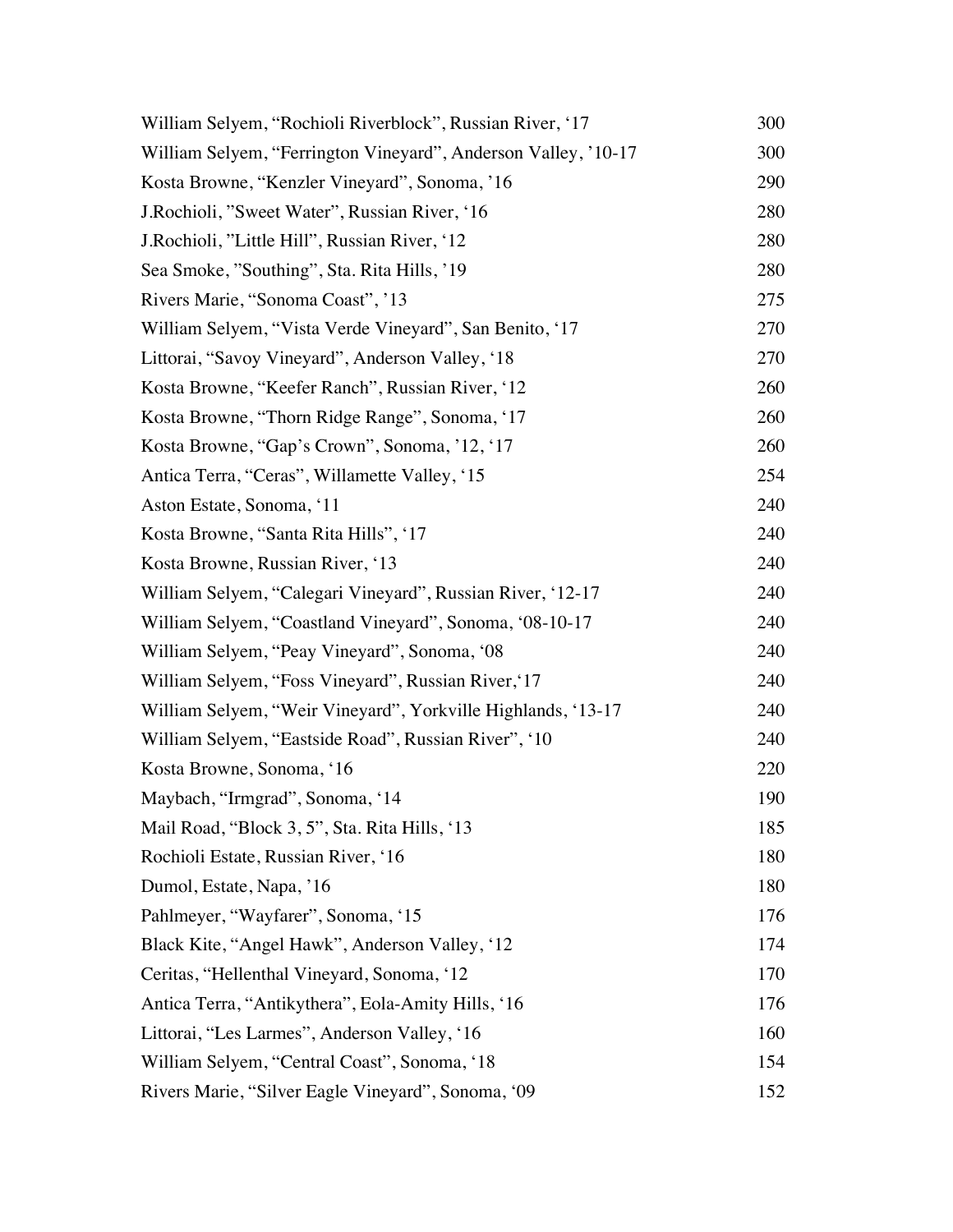| Littorai, Sonoma, '16                                                 | 150 |
|-----------------------------------------------------------------------|-----|
| Del Dotto, "Cinghiale Vineyard", Fort Ross-Sea view, '12              | 150 |
| Bergstrom, "Le Pre Du Col Vineyard", Oregon, '15                      | 148 |
| Dumol, "Wester Reach", Russian River, '19                             | 146 |
| Reuling Vineyard, Sonoma, '13                                         | 144 |
| George Wine Company, "Hansen Vineyard", Russian River, '09            | 140 |
| Miura, "Pisoni Vineyard", Santa Lucia Highlands, '05                  | 138 |
| En Route, "Les Pommiers", '15                                         | 136 |
| Paul Lato, "Atticus", Santa Rita Hills, '16                           | 130 |
| Calera Mills, "Mount Harlan", '14                                     | 128 |
| Occidental," by Kistler ", Sonoma, '19                                | 124 |
| Anthill Farms, "Demuth Vineyard", Anderson Valley, '10                | 120 |
| Ayyoub, "Overlook Vineyard", Dundee Hill, '14                         | 120 |
| Kistler, Russian River Valley, '19                                    | 120 |
| Merry Edwards, Russian River, '18                                     | 118 |
| Maggy Hawk, "Afflet", Anderson Valley, '10                            | 118 |
| Foxen, "Block 43, Bien Nacido", Sta. Maria Valley, '15                | 118 |
| Cakebread Cellars, "Two Creeks Vineyard, Anderson Valley, '13         | 116 |
| TestaRossa, "25th Anniversary", Santa Lucia, '17                      | 115 |
| Hartford Court, "Maclean's Block", Russian River, '16                 | 114 |
| Clos Pepe Estate, Sta Rita Hills, '13                                 | 112 |
| Flowers, Sonoma, '19                                                  | 110 |
| Goldeneye, "by Duckhorn", Anderson Valley, '18                        | 110 |
| Roar Wines, Santa Lucia, '16                                          | 108 |
| Cherry Pie, "Stanley Ranch", CA, '13                                  | 106 |
| Windward Vineyard, "Monopoly", Estate, '08                            | 104 |
| Vogelzang, "Fiddlestix Vineyard", Sta. Rita Hills, '09                | 102 |
| A.P. "Vin Kanzler Vineyard", Sonoma, '13                              | 98  |
| Antica Terra, "Coriolis", Dundee Hills, '15                           | 95  |
| Orin Swift, "Slander", CA, '15                                        | 94  |
| La Follette, 'Sangiacomo Vineyard, 'Sonoma, '11                       | 94  |
| Belle Glos by Caymus, "Dairyman", Russian River, '18                  | 94  |
| Belle Glos by Caymus, "Las Alturas", Santa Lucia Highlands, '17       | 94  |
| Belle Glos by Caymus, "Clark & Telephone", Santa Lucia Highlands, '17 | 94  |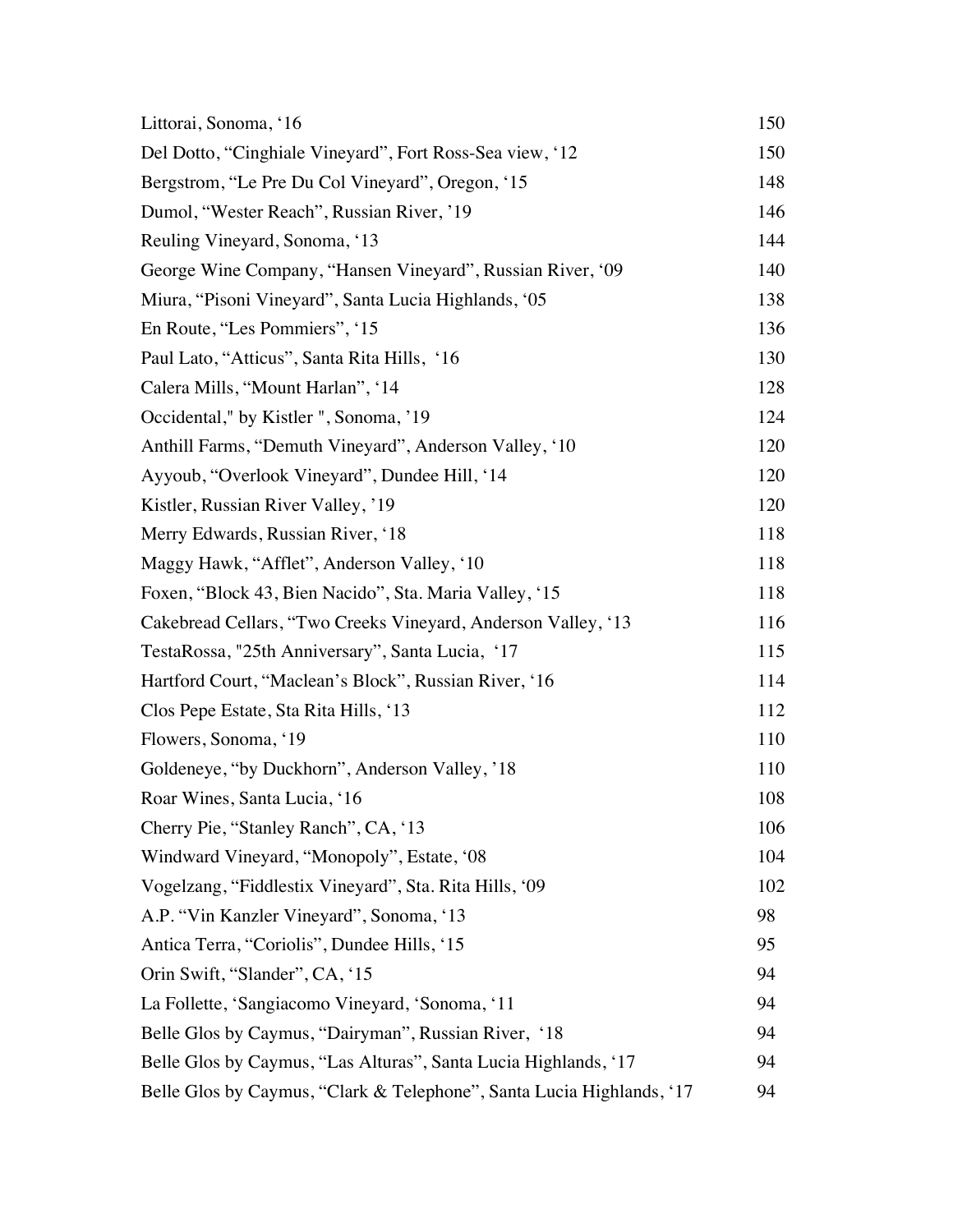| Belle Glos by Caymus, "Elouan", Oregon, '16                      | 94 |
|------------------------------------------------------------------|----|
| Twomey,"By Silver Oak", Bien Nacido, Santa Maria, '16            | 94 |
| Merry Edwards, Sonoma, '18                                       | 92 |
| Tyler, "Dierberg Vineyards, Block Five", Santa Maria Valley, '16 | 90 |
| Von Holt, "Suacci Vineyard", Sonoma, '13                         | 90 |
| Cuvee Sauvage, Russian River, '17                                | 88 |
| Lucia, Santa Lucia Highlands, '17                                | 86 |
| Optik, "Bien Nacido Vineyard", Block 428, Sta. Maria Valley, '19 | 86 |
| Windracer, Anderson Valley, '14                                  | 84 |
| Pierson Meyer, "Bateman Vineyard", Sonoma, '11                   | 80 |
| Fort Ross, "Sea Slopes", Fort Ross-Seaview, Sonoma, '13          | 80 |
| Pelerin, "Rosella's Vineyard", Sta. Lucia Highlands, '12         | 76 |
| Jazz Cellars, "Lone Oak Vineyard, Sta. Lucia Highlands, '11      | 76 |
| Long Meadow Ranch, Anderson Valley, '16                          | 74 |
| Crossbarn, "by Paul Hobbs", Sonoma, '16                          | 72 |
| Argyle, "Nut House", Eola-Amity Hills, '15                       | 70 |
| Meintyre, Sta. Lucia Hills, '16                                  | 68 |
| Talley, Arroyo Grande Valley, '15                                | 64 |
| Hartford Court, Russian River, '15                               | 60 |
| Siduri, Russian River, '18                                       | 60 |
| Acacia, Carneros, '16                                            | 58 |
| Hahn, "SLH", Estate, '16                                         | 58 |
| Heintz, "Swan Selection", Sonoma, '13                            | 56 |
| King Estate, Willamette Valley, '16                              | 54 |
| Maryette, "Black Hoop", Anderson Valley, '15                     | 54 |
| Elouan, Oregon, '17                                              | 54 |
| Gloria Ferrer, Carneros, '13                                     | 50 |
| White Hart, Central Coast, '12                                   | 50 |

## **ZINFANDEL**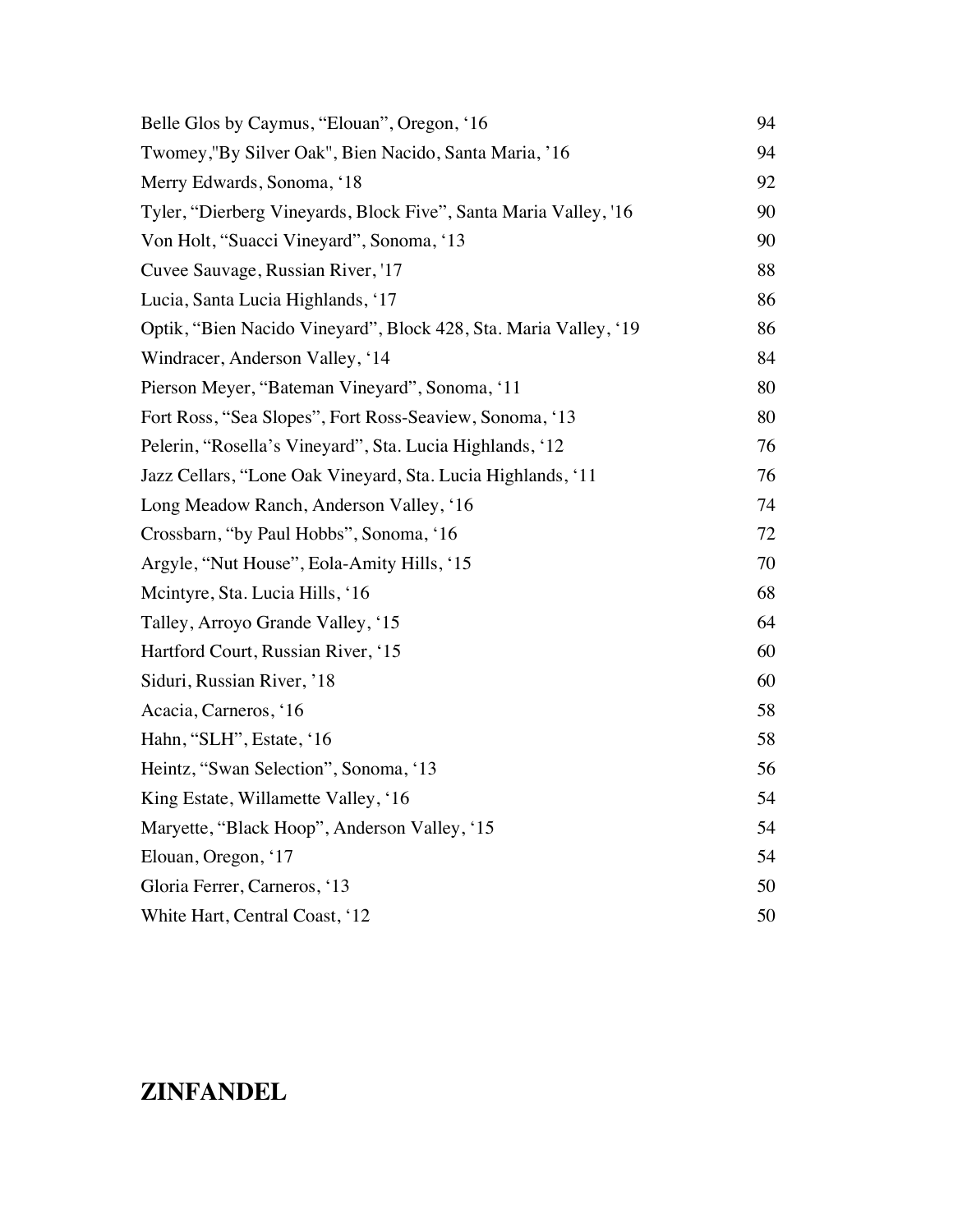| Turley, "Moore Earthquake Vineyard", Napa, '06             | 270 |
|------------------------------------------------------------|-----|
| Turley, "Pesenti Vineyard", Paso Robles, '16               | 210 |
| Turley, "Rattlesnake Vineyard", Howell Mountain, Napa, '17 | 210 |
| Turley, "Mead Ranch", Atlas Peak, '11                      | 200 |
| Turley, "Dragon Vineyard", Howell Mountain, '10            | 200 |
| Turley, "Fredericks Vineyard", '12                         | 200 |
| Turley, "Dusi Vineyard", Paso Robles, '09                  | 180 |
| Turley, "Vineyard 101", Alexander Valley, '11              | 180 |
| Turley, "Grist Vineyard", Dry Creek, '11                   | 180 |
| Turley, "Duarte Vineyard", Contra Costa Valley, '10        | 170 |
| Turley, "Kirschenmann Vineyard, Lodi, '12                  | 160 |
| Turley, "Mead Ranch", Atlas Peak, '11                      | 160 |
| Turley, "Cobb Vineyard", Amador County, '12                | 160 |
| Turley, "Bechtoldt Vineyard Cinsault", Lodi, '12           | 160 |
| Turley, "Salvador Vineyard", Contra Costa, '10             | 160 |
| Caymus, Napa, '17                                          | 100 |
| OutPost, Howell Mountain, '17                              | 95  |
| Jazz Cellars, "Teldeshi Vineyard", Dry Creek, '10          | 78  |
| Ridge, "Lytton Spring", Dry Creek, '16                     | 74  |
| Ridge, "Gyserville", Sonoma, 16                            | 72  |
| Heitz Cellar, "Ink Vineyard", Napa, '13                    | 58  |
| Grgich Hills, Estate, '13                                  | 54  |
| Rombauer, CA, '19                                          | 52  |
| Ghost Block, "Pelisse Vineyard", Napa, '14                 | 52  |
| Ridge Three Valley, Sonoma, '16                            | 50  |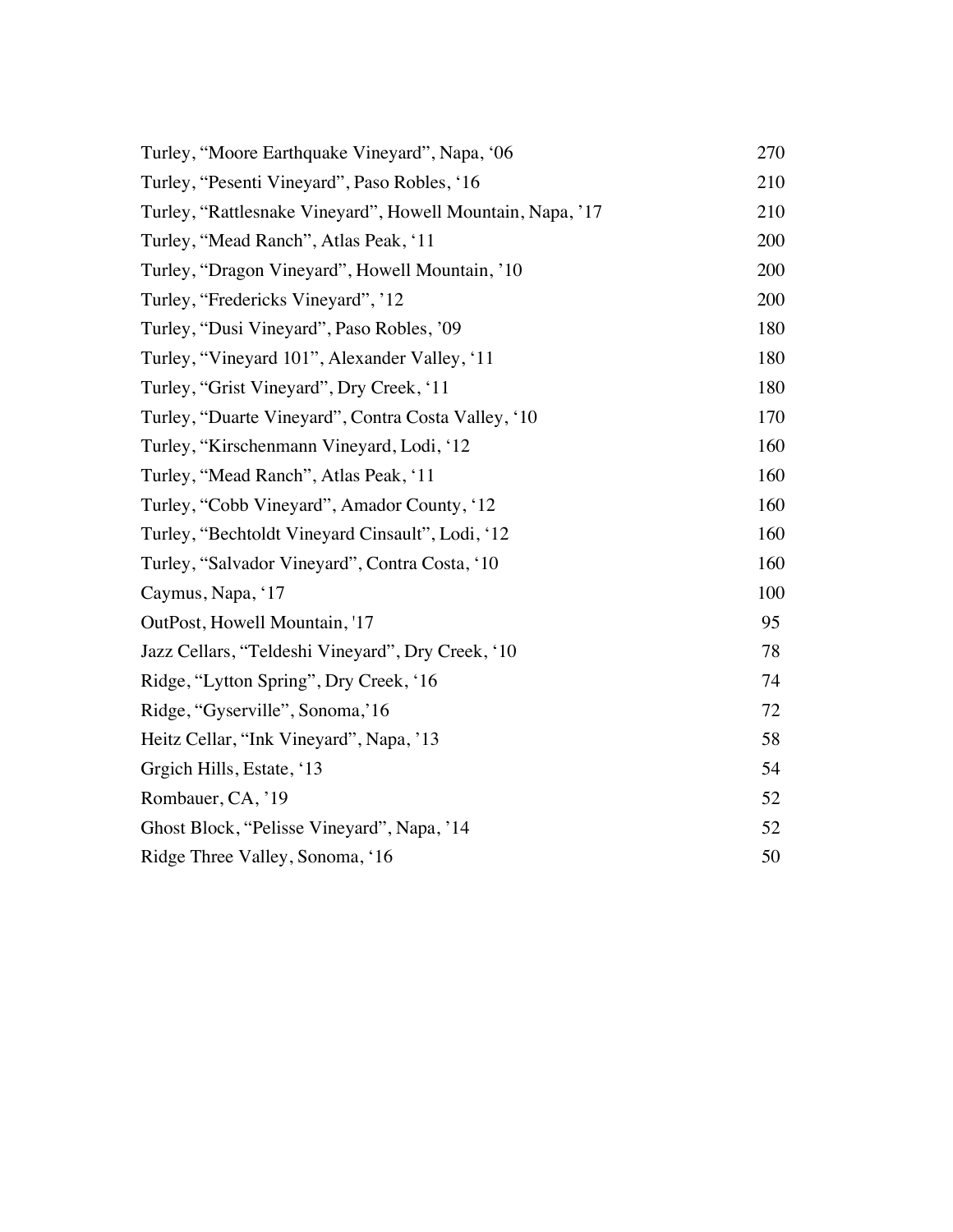# **CABERNET SAUVIGNON**

| Screaming Eagle, Napa, '09                       |     | 9000 |
|--------------------------------------------------|-----|------|
| Harlan Estate, Napa, '09                         |     | 3000 |
| Realm Cellars, "The Absurd", Napa, '13           |     | 2800 |
| Tusk Estate, Napa, '12                           |     | 2600 |
| Screaming Eagle, "The Flight", Napa, '10         |     | 2000 |
| Macdonald, Napa, '13                             |     | 2000 |
| Dana, "Lotus Vineyard", Rutherford, Napa, '06    |     | 1900 |
| Fairchild, "Stone No 1", Napa, 13                |     | 1600 |
| Scarecrow, Napa, '11                             |     | 1400 |
| Harbison, "The Trail", Oakville, '12             |     | 1400 |
| Bryant Family, Napa, '09                         |     | 1350 |
| Futo, "5500 SLD", Napa, '14                      |     | 1200 |
| Hundred Acre, "Wraith", Napa, '14                |     | 1200 |
| Del Dotto, "The Beast", Napa, '14                |     | 1200 |
| Dalla Valle, "Maya", Napa, '08                   |     | 1200 |
| Abacus, Napa, NV                                 |     | 1200 |
| Hundred Acre, "Kayli Morgan", Napa, '06          |     | 1150 |
| Bryant Family, "Bettina", Napa, '14              |     | 1100 |
| Bond, "Quella", Napa, 13                         |     | 1100 |
| Venge Vineyard, "DLCV", Napa, '14                |     | 1000 |
| Realm, "Moonracer", Napa, '14                    |     | 1000 |
| Abreu, "Madrona Ranch", Napa, '09                |     | 950  |
| Sloan, Napa, '05                                 |     | 900  |
| Bevan, "Sugarloaf Mountain", Napa, '12           |     | 900  |
| Peter Michael, "Au Paradis", Napa, '12           |     | 880  |
| Levy & McClellan, Napa, '07                      | 860 |      |
| Carter Cellars, "Las Piedras Vineyard", Napa, 13 |     | 860  |
| Colgin Estate, "IX", Napa, '08                   |     | 840  |
| Vérité, "La Joie", Sonoma, '09                   |     | 820  |
| Hundred Acre, "Fortunate Son", Napa, 12          |     | 620  |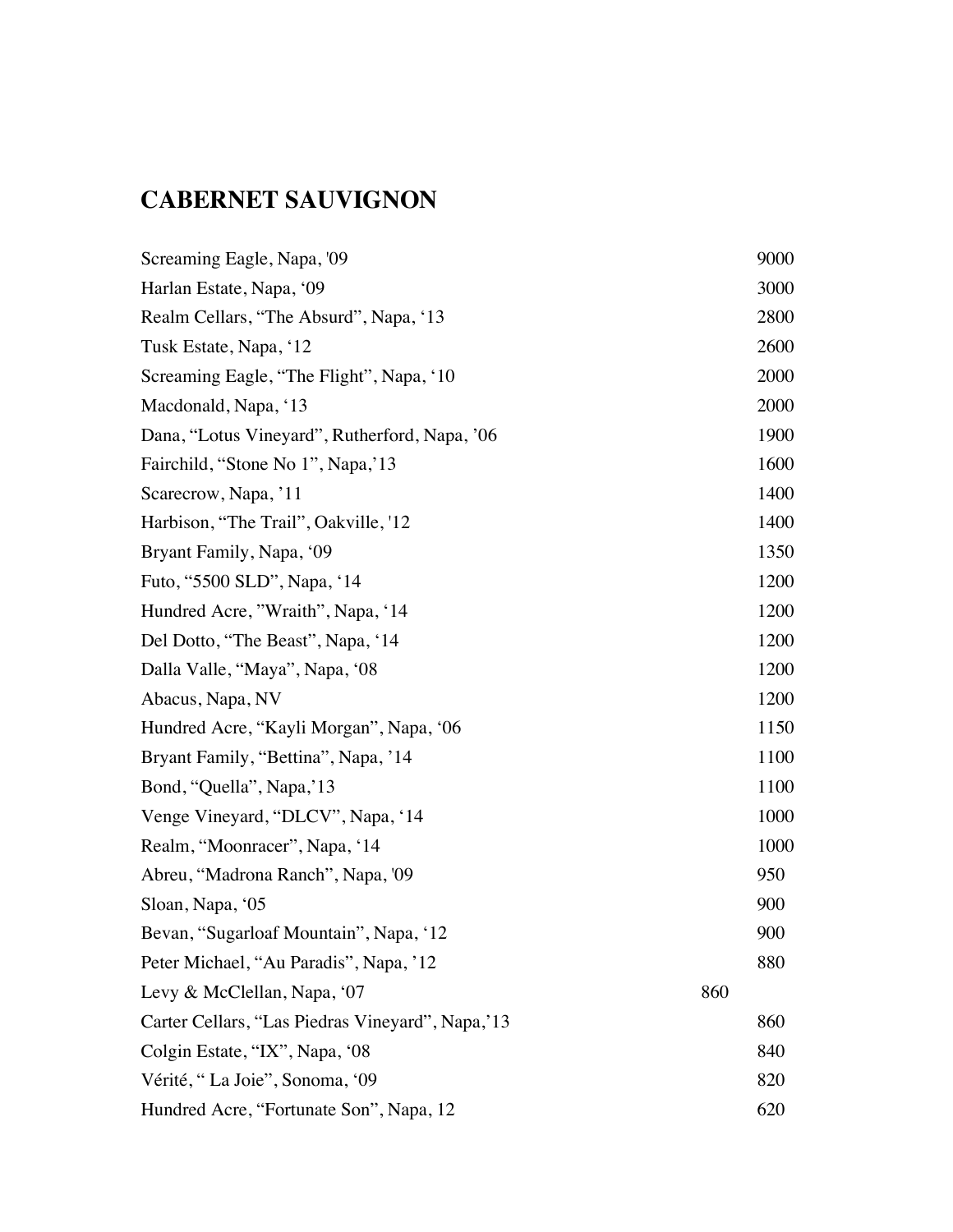| Spottswoode, Napa, '12                         | 760 |
|------------------------------------------------|-----|
| Plumpjack, "Reserve", Napa, '11                | 750 |
| Memento Mori, "Vine Hill Ranch", '19           | 750 |
| Paul Hobbs, "Beckstoffer Dr. Crane", Napa, '15 | 740 |
| Accendo Cellars, Napa, '16                     | 720 |
| Checkerboard, Napa, '11                        | 700 |
| Futo, Napa, '06                                | 650 |
| Scarecrow, "M. Etain", Napa, '14               | 600 |
| Bevan, "Ontogeny", Napa, '12                   | 600 |
| Joseph Phelps, "Insignia", Napa, '09           | 600 |
| Cliff Lede, "Poetry", Napa, '16                | 580 |
| Maybach, "Amoenus", 'Napa, '10                 | 560 |
| Amuse Bouche, "Blend", Napa, '12               | 550 |
| AXR, Napa, '15                                 | 540 |
| Dominus, Napa, '09                             | 550 |
| Carter, "Beckstoffer to Kalon", Napa, '10      | 540 |
| Quilceda Creek, "Galitzine", Red Mountain, '14 | 530 |
| Bryant Family, "DB4", Napa, '08                | 520 |
| M by Michael Mondavi, Napa, '09                | 520 |
| Mockingbird, Napa, '04                         | 520 |
| Dalla Valle, Napa, '10                         | 510 |
| Purlieu, "Beckstoffer to Kalon", Napa, '14     | 490 |
| Staglin, Napa, '14                             | 490 |
| Peter Michael, "Les Pavots", Napa, n'16        | 490 |
| Brand, Napa, '10                               | 480 |
| Scarlet, Napa, '13                             | 480 |
| Darius II, Napa, '12                           | 480 |
| Au Sommet, "by Heidi Barrett", Napa, '15       | 470 |
| Abreu Vineyards, "Rothwell Hyde", Napa, '10    | 460 |
| Blankiet, Napa,' 04                            | 460 |
| Chappellet, "Pritchard Hill", Napa, '15        | 460 |
| Morlet Family, "Coeur De Vallee", Napa, '09    | 458 |
| Vineyard 7&8, Spring Mountain, Napa, '12       | 456 |
| Caymus, Napa, '91                              | 450 |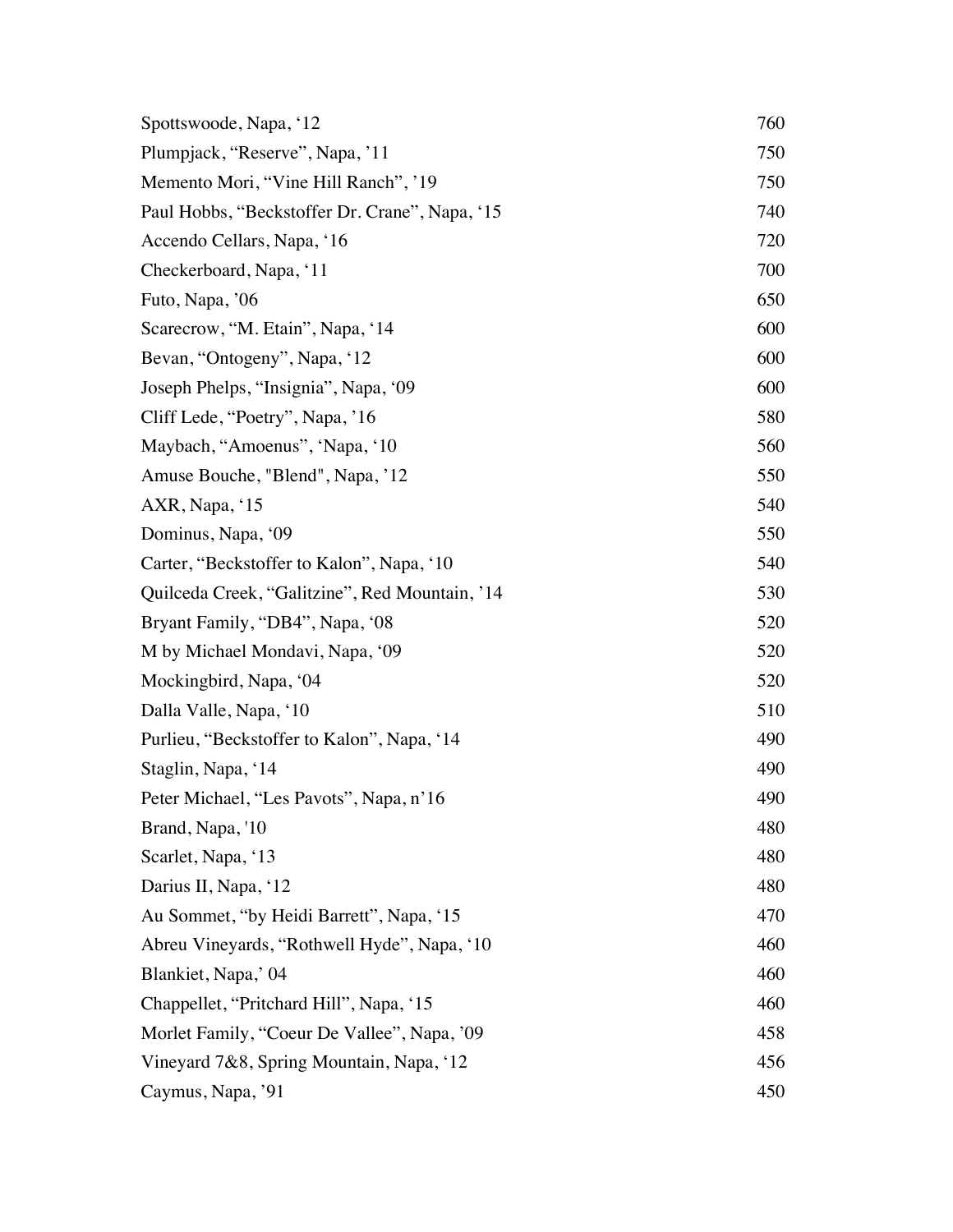| Kongsgaard, Napa, 08                                | 450 |
|-----------------------------------------------------|-----|
| Merryvale, "Profile", Napa, 10                      | 450 |
| Dancing Hares, Napa, '09                            | 450 |
| Caymus "Special Selection", Rutherford, '17         | 448 |
| Lamborn, Howell Mountain, Napa, '10                 | 446 |
| Venge Vineyard, "Bone Ash", Napa, '16               | 444 |
| Plumpjack, Napa, '15-17                             | 440 |
| Stewart Cellars, "NOMAD", 'Napa, '13                | 440 |
| Diamond Creek, "Red Rock Terrace", Napa, '15        | 440 |
| Diamond Creek, "Volcanic Hill", Napa, '15           | 440 |
| Diamond Creek, "Gravelly Meadow", Napa, '15         | 440 |
| Trefethen, "Halo", Napa, '14                        | 440 |
| Philip Togni, Napa, '99                             | 440 |
| Odette Estate, "Stag's Leap District", '15          | 438 |
| Zakin, Napa, '13                                    | 430 |
| Blackbird, "Paramour", Napa, '07                    | 430 |
| Parallel, Napa, '12                                 | 426 |
| Coldwell Vineyard, "Silver", Napa, '07              | 420 |
| Cardinale, Napa, '05                                | 420 |
| Inglenook, "Rubicon", Napa, '13                     | 420 |
| Seven Stones, Napa, '12                             | 420 |
| M Sueno, "Herrera Selection Rebecca", Napa, '14     | 410 |
| Outpost, "True Vineyard", Howell Mountain, '09      | 400 |
| Fat Main, "Sleeping Lady", Napa, '14                | 400 |
| Asterisk, "by Sloan", Napa, '10                     | 400 |
| Quintessa, Napa, '18                                | 400 |
| Realm Cellars, "The Bard", Napa, '18                | 394 |
| Merus, Napa, '06                                    | 390 |
| Fat Main, "Las Piedras", Napa, '15                  | 390 |
| The Debate, "Beckstoffer Missouri Hoper", Napa, '11 | 384 |
| Bond, "Matriarch", Napa, '11                        | 380 |
| Skipstone, "Oliver's Blend", Napa, '12              | 380 |
| Arkenstone, Howell Mountain, Napa, '14              | 380 |
| Far Ninete, Napa, '13-15                            | 380 |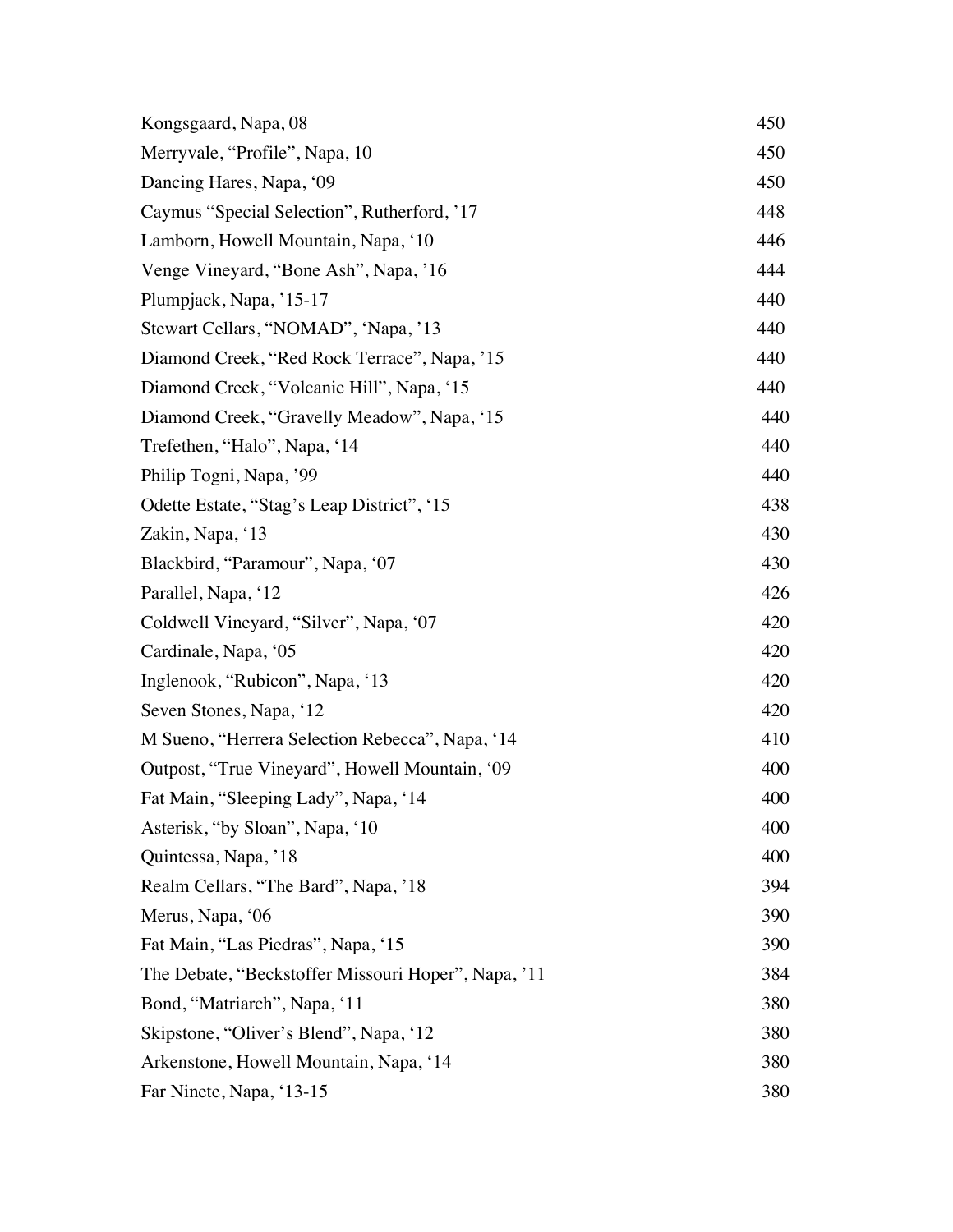| Fairchild, "Sigaro", Napa, '09                         | 380 |
|--------------------------------------------------------|-----|
| Cayuse, "Flying Pig", Walla Walla Valley, '11          | 380 |
| Eisele Vineyard, "Altagracia", 'Napa, '18              | 378 |
| Palmaz, Napa, '16                                      | 376 |
| Casa Piena, Napa, '12                                  | 370 |
| Quilceda Creek, "Galitzine", Red Mountain, '07         | 370 |
| Laz, Napa, '15                                         | 368 |
| Frontier, "The Justice", Napa, '11                     | 366 |
| Checkerboard, "Impetuous", Diamond Mountain, Napa, '11 | 366 |
| Karl Lawrence, "Gary Morisoli", Napa, '04              | 366 |
| Kinsella, "Jersey Boys", Dry Creek, '10                | 364 |
| Fairchild, "G III", Napa, '09                          | 364 |
| Bucella, Napa, '07                                     | 362 |
| Michell Roland, Napa, '2014                            | 360 |
| Peter Michael, "Au Paradise", Napa, '12                | 360 |
| Ovid, Experiment, No.G8.1 "Blend", Napa, '11           | 358 |
| Crocker & Starr, Napa, '05-07                          | 356 |
| Macauley, "Beckstoffer To Kalon", Napa, '13            | 356 |
| Pahlmeyer, Napa, '14                                   | 350 |
| Boich Family, Howell Mountain, Napa, '14               | 340 |
| Larkmead, "Dr Olmo", Napa, '13                         | 340 |
| Cult, "by Beau Vigne", Napa, '12                       | 330 |
| O'Shaughnessy, Napa, '07                               | 320 |
| Alejandro Bulgheroni, "Lithology", Napa, '14           | 318 |
| Paul Hobbs, Napa, '14                                  | 304 |
| Del Dotto, "Lot W", Napa, '12                          | 300 |
| Arrow & Branch, Napa, '12                              | 300 |
| Orin Swift, "Mercury Head", Napa, '12                  | 300 |
| Opus One, "Overture", Napa,                            | 300 |
| Cabaud, "Mon Hommage", Napa, '12                       | 298 |
| Kadiem, Napa, '10                                      | 290 |
| Rivers Marie, "Panek Vineyard", Napa, 11               | 284 |
| Stone The Crows, "Three Twins Vineyard", 'Napa, '12    | 282 |
| Silver Oak, Napa, '09                                  | 280 |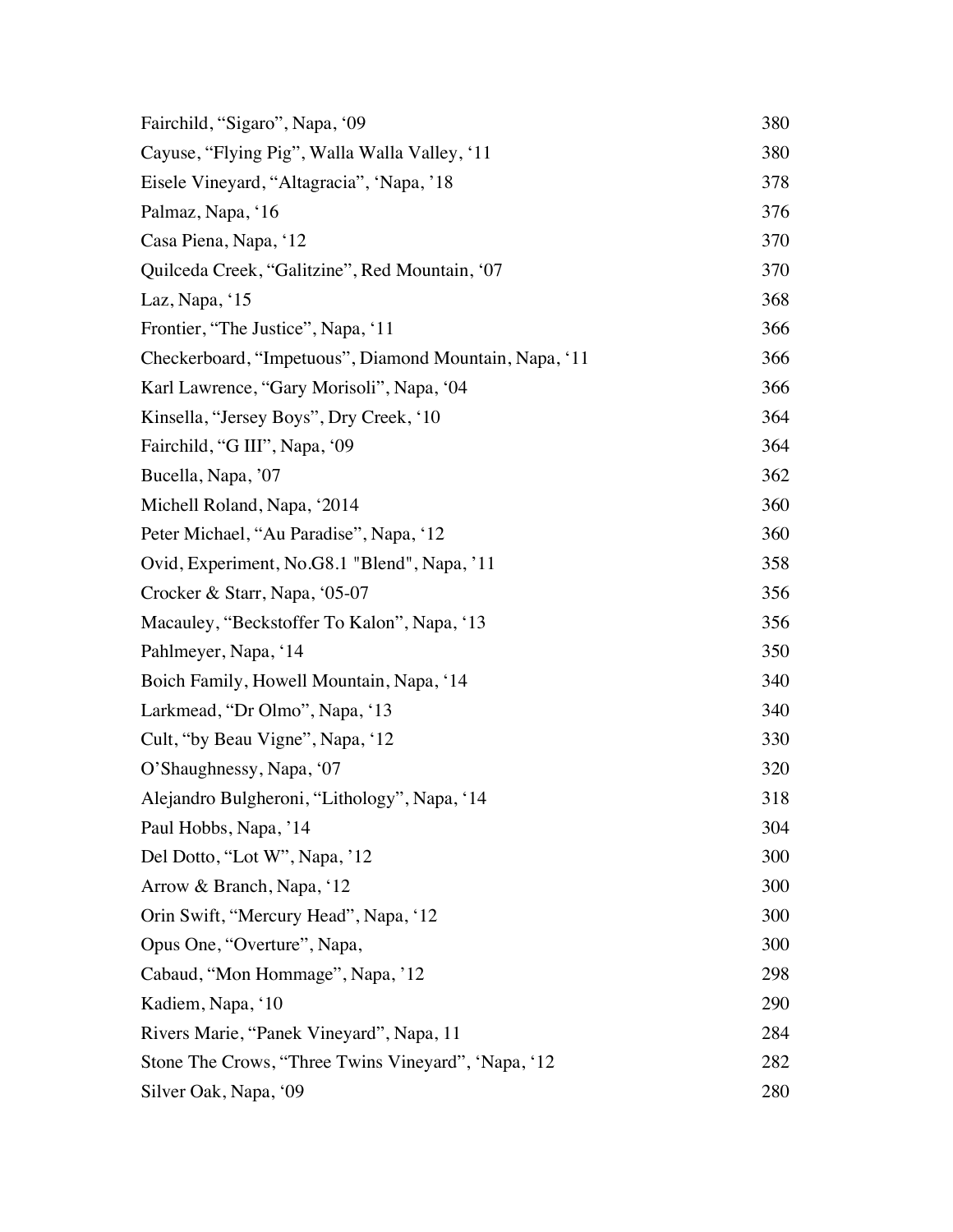| Sheridan Vineyard, "Block 1", Yakima Valley, '11 | 280 |
|--------------------------------------------------|-----|
| Cayuse, "Camaspelo", Walla Walla Valley, '12     | 280 |
| Somerstone, Napa, '10                            | 278 |
| Priest Ranch, "Coach Gun", Napa, '10             | 278 |
| Novicium, "by Continuum", Napa, '12              | 276 |
| Duckhorn, "The Discussion", Napa, '10            | 274 |
| Detert Family, Oakville, Napa, '12               | 272 |
| Krupp Brothers, "The Doctor", Napa, '11          | 270 |
| Pott, "Her Majesty's Secret Service", Napa, '09  | 270 |
| Ziata, "Meteor Vineyard", Napa, '15              | 270 |
| Amuse Bouche, "Vin Perdu", Napa, '13             | 270 |
| Hall Wines, "Jack's Masterpiece", Napa, '11      | 268 |
| Kapcsandy Family, "Endre", Napa, '10             | 266 |
| Vice Versa, Napa, '05                            | 264 |
| Tor, Napa, '12                                   | 260 |
| Spence, Howell Mountain, Napa, '10               | 258 |
| Anthem, "Beckstoffer Las Piedras", Napa, '16     | 256 |
| Darioush, Napa, '16                              | 254 |
| Coup de Foudre, Napa, '15                        | 250 |
| Domaine Curry, Napa, '15                         | 250 |
| B.V, "Georges De Latour", Napa, '93              | 248 |
| Daou, "Sole of Lion", Paso Robles, '18           | 246 |
| Hewitt, Napa, '06                                | 244 |
| Chateau Montelena, Napa, '13                     | 244 |
| The Prisoner Wine Company, "Derange", Napa, '15  | 242 |
| Cain Concept, "The Benchland", Napa, '08         | 242 |
| Jarvis, Estate, Napa, '14                        | 240 |
| Nickel & Nickel, "John C. Sullenger", Napa, '15  | 240 |
| Gemstone, Napa, '10                              | 240 |
| Rubissow, "Reserve", Napa, '07                   | 240 |
| Dunn, Napa, '14                                  | 240 |
| Legacy, Sonoma, '13                              | 238 |
| Kobalt, Napa, '11                                | 238 |
| Keever, Napa, '12                                | 238 |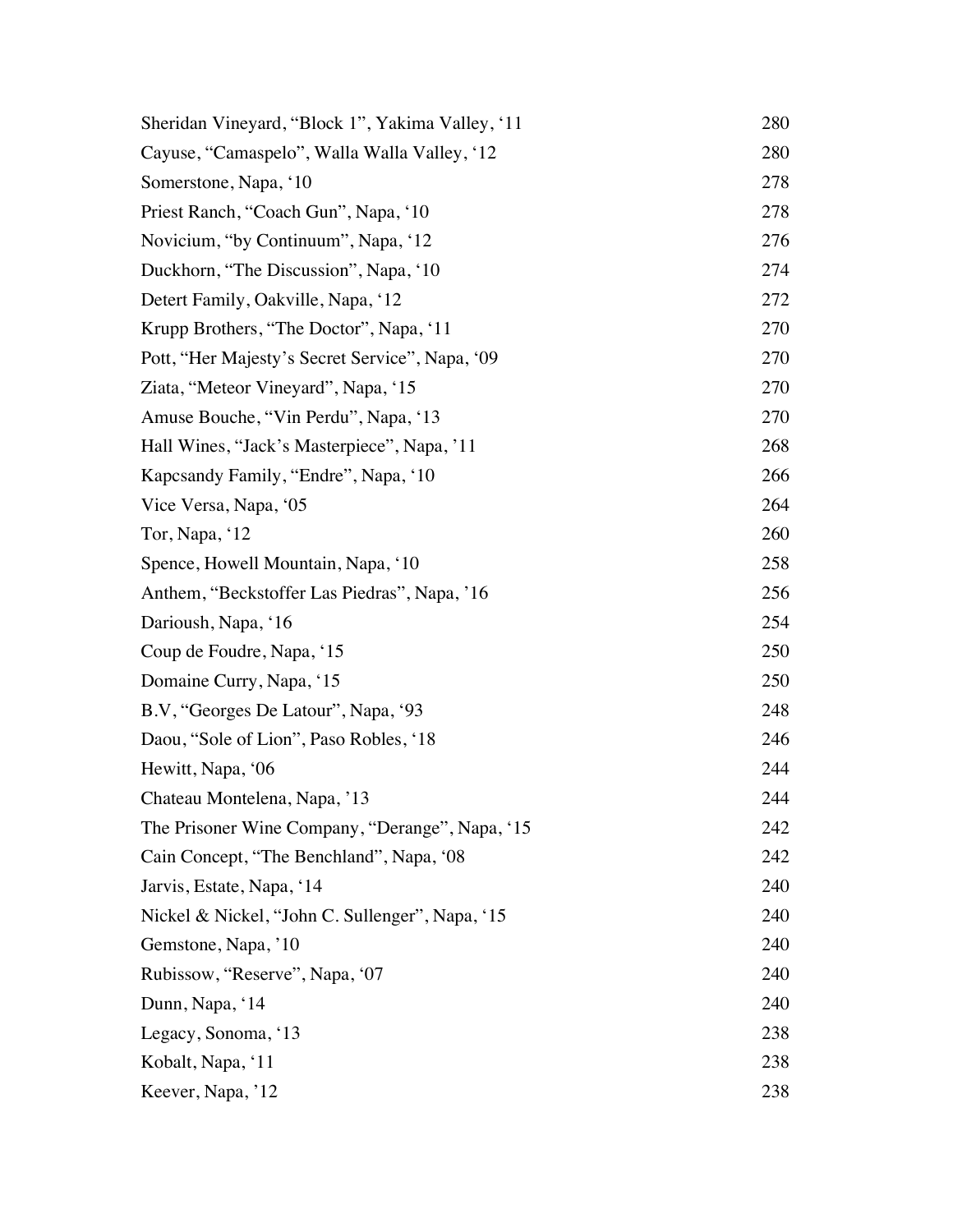| Behrens Family, "Erna Schein Cemetery", Napa, '05      | 236 |
|--------------------------------------------------------|-----|
| Miner Family, "The Oracle", Napa, '13, '16             | 235 |
| B Cellars, "Ehrlich Vineyard", Oakville, Napa, '12     | 234 |
| Myriad, Spring Mountain, Napa, '05                     | 230 |
| Husic, Napa, '02                                       | 226 |
| Yao Ming, Napa, '15                                    | 226 |
| Anakota, "Helena Dakota", Knights Valley, '11          | 224 |
| Groth, "Reserve", Oakville, Napa, '06                  | 220 |
| DuMol, Napa, '14                                       | 216 |
| Black Cardon, Napa, '07                                | 215 |
| Cade, Napa, '15                                        | 214 |
| EMH Vineyard, "Black Cat", Napa, '07                   | 214 |
| Duckhorn, Howell Mountain, '14                         | 212 |
| Hollywood & Wine, "2480", Napa, '14                    | 210 |
| Black Cordon, Napa, '12                                | 210 |
| Mica, Napa, '13                                        | 210 |
| Rivers Marie, Napa, '07                                | 210 |
| Marston Family, Spring Mountain, Napa, '10             | 210 |
| Garric Cellars, Napa, '09                              | 208 |
| Ghost Block, Oakville, Napa, '16                       | 208 |
| Revena Family, "Terroir Series", 'Napa, '15            | 206 |
| Lail, "Blueprint Vineyard", Napa, '10                  | 206 |
| Pride Mountain, Napa, '14                              | 204 |
| Amuse Bouche, "Vin Perdu", Napa, '17                   | 204 |
| AXR, Napa, '15                                         | 200 |
| Becklyn Cellars, Napa, '15                             | 200 |
| Quivet Cellars, "Kenefick", Napa, '07                  | 200 |
| Orion, "Sean Thackery" Rossi Vineyard, St. Helena, '14 | 198 |
| Behrens Family, "Erna Schein, "Fat Boy", Napa, '07     | 198 |
| Etude, Napa, '14                                       | 196 |
| Rudius, Napa, '12                                      | 194 |
| Caymus, 1L, Napa, '19                                  | 192 |
| Keating, "Beckstoffer Georges III", Napa, '08          | 190 |
| Flora Spring, "Trilogy", Napa, '15                     | 186 |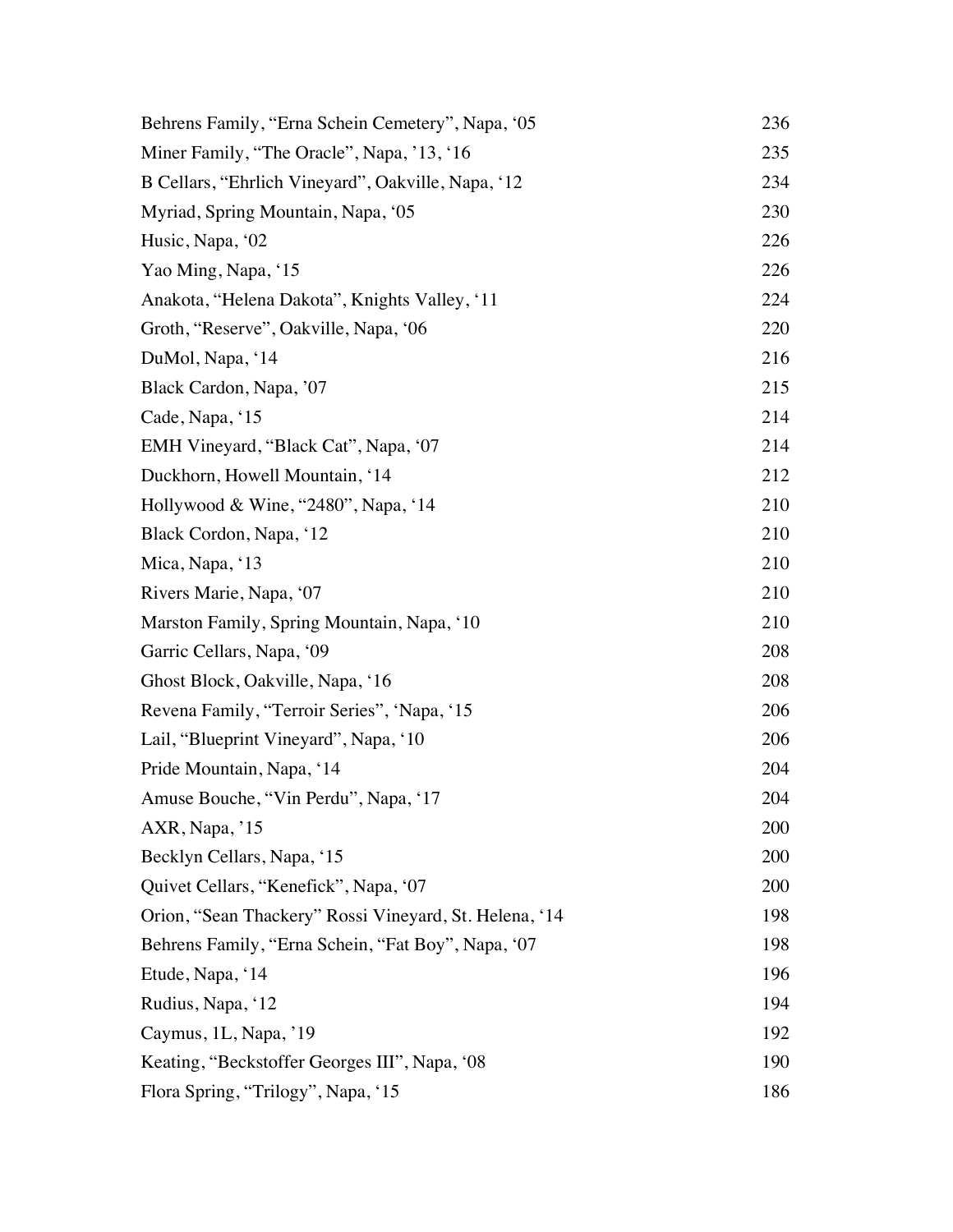| Dana Estates, "Vaso", Napa, '13                                | 184 |
|----------------------------------------------------------------|-----|
| Coup de Foudre, "37.2", Napa, '15                              | 182 |
| Barnett Vineyards, "Spring Mountain", Napa, '16                | 182 |
| Altus, Napa, '09                                               | 180 |
| Pierson & Meyer, Napa, '12                                     | 180 |
| Breckenridge, "Jen Mar Vineyard", Napa, '09                    | 180 |
| Joseph Phelps, Napa, '19                                       | 180 |
| Heitz, 'Trailside'', N apa, '12                                | 180 |
| Behrens Family, "Behrens & Hitchcock-The Contander", Napa, '03 | 176 |
| Spring Mountain, Napa, '12                                     | 174 |
| Cakebread Cellars, Napa, '15                                   | 170 |
| Sinegal, Napa, '15                                             | 164 |
| Caymus, Napa, '18                                              | 164 |
| Orin Swift, "Papillon", Napa, '19                              | 160 |
| Bella Union, Napa, '16                                         | 158 |
| Justin, "Isosceles", Paso Robles, '18                          | 152 |
| Inglenook, "Cask", Napa, '10                                   | 150 |
| Miriam, "Reserve", Napa, '05                                   | 148 |
| Palazzo, Napa, '09                                             | 146 |
| Drinkward Peschon, "Entre Deux Meres", Napa, '08               | 144 |
| Karl Lawrence, Napa, '07                                       | 142 |
| Two Old Dogs, Napa, '09                                        | 140 |
| Stag's Leap Wine, "The Artemis", Napa, '19                     | 140 |
| Malk, Stag's leap District, Napa, '11                          | 138 |
| Sixteen by Twenty, 16x20, Napa, '10                            | 134 |
| $Z.D$ , Napa, '09                                              | 132 |
| Burgess Cellars, Hillside Vineyard, Napa, '14                  | 130 |
| Faust, "by Quintessa", Napa, '18                               | 128 |
| Elementary Cellars, "Volume 1", Napa, '12                      | 126 |
| Trivium, "Les Ivrettes Vineyard", St. Helena, Napa, '11        | 124 |
| Blackbird, "Arise", Napa '13                                   | 124 |
| Jordan, Alexander Valley, Napa, '17                            | 120 |
| Venge, "Silenciux", Napa, '19                                  | 120 |
| Freemark Abbey, Napa, '17                                      | 118 |